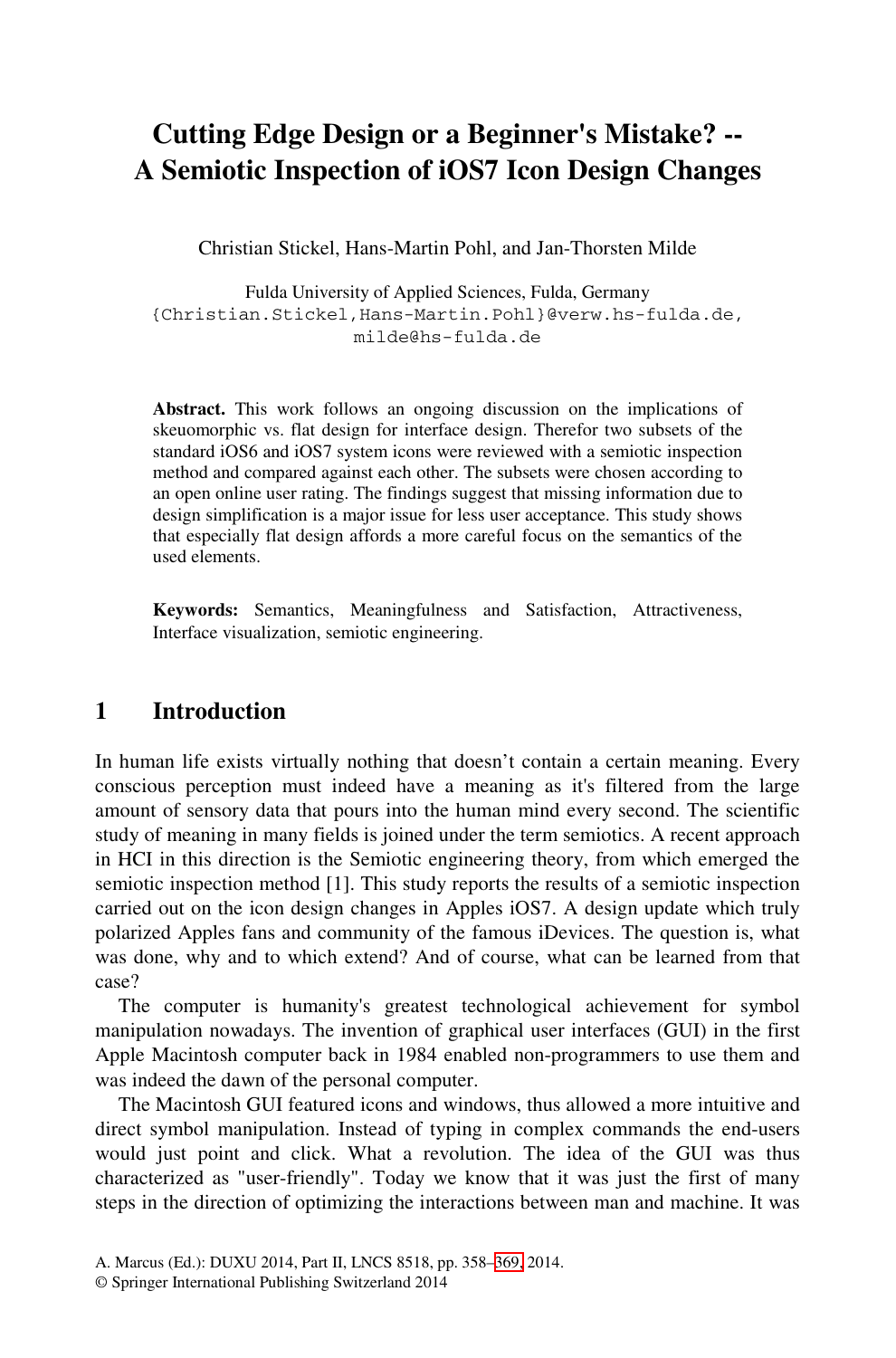since indeed an interdisciplinary journey, which converges nowadays in the questions of how to design and improve interactions on the one hand and how to shape the user experience on the other hand.

All along this path scientist, developers and designers worked with the digital version of meaningful symbols, concepts and audio-visual metaphors that allowed them to express, create and interact with information of all kind. Extensive libraries of elements are now available for everybody who seeks to implement a GUI in order to give a 'user-friendly' access to otherwise sophisticated functions (e.g. Google Closure UI, JQuery UI or Xcode UI). These libraries of predefined elements help a lot shortening the development cycles of software and increase the generalizability of such elements. However the dilemma is that developers don't need to think anymore much about the inherent meaning of the elements they use to implement a certain function. Just picking something fancy from a library or naming something, without thinking about the meaning, resp. semantically appropriate connections, can result in fatal usability issues.

Vice versa the proper, resp. meaning driven use of certain symbols and audiovisual metaphors should improve the usability and therefor in semiotics lies asleep a great potential for usability engineering. Research based on the concepts of Organizational semiotics brought forth the idea of a 'methodology for requirements analysis and specification' (MEASUR) showing the valuable use of semiotic methods for user requirements analysis [10].

### **2 Theoretical Background**

This chapter covers some important ideas and aspects of semiotics and design theory, introducing terms and notations that will be used later on.

#### **2.1 Semiotics, Signs and Concepts**

Semiotics is the science of meaning. It basically attempts to answer the question: 'What does X mean?'. Focusing on GUI elements X can be anything from a menu icon, to names of menu items, animations, interaction mechanisms or tooltips. The central task of semiotic analysis is thereby the determination of the relation  $X=Y$ , where Y encodes the meaning of X [1]. Although this relation varies in complexity, the basic nature of the inquiry remains the same for all elements.

An example might be the basic shape of two diagonal crossing lines. Depending on the context that very shape can have a host of different meanings. If it appears alone or inside a text it might be the character 'X', if it appears inside an error message in combination with red, it might denote a failure or restricted function. As a button it might also denote closing something as well as deleting or removing. Looking outside the frame of GUI elements would provide a whole galaxy of other meanings including a certain point on a map or the rejection of something by crossing it out.

The process of deriving a meaning from the observed object 'red cross', which happens within the observer, is called signification [1]. The process of signification is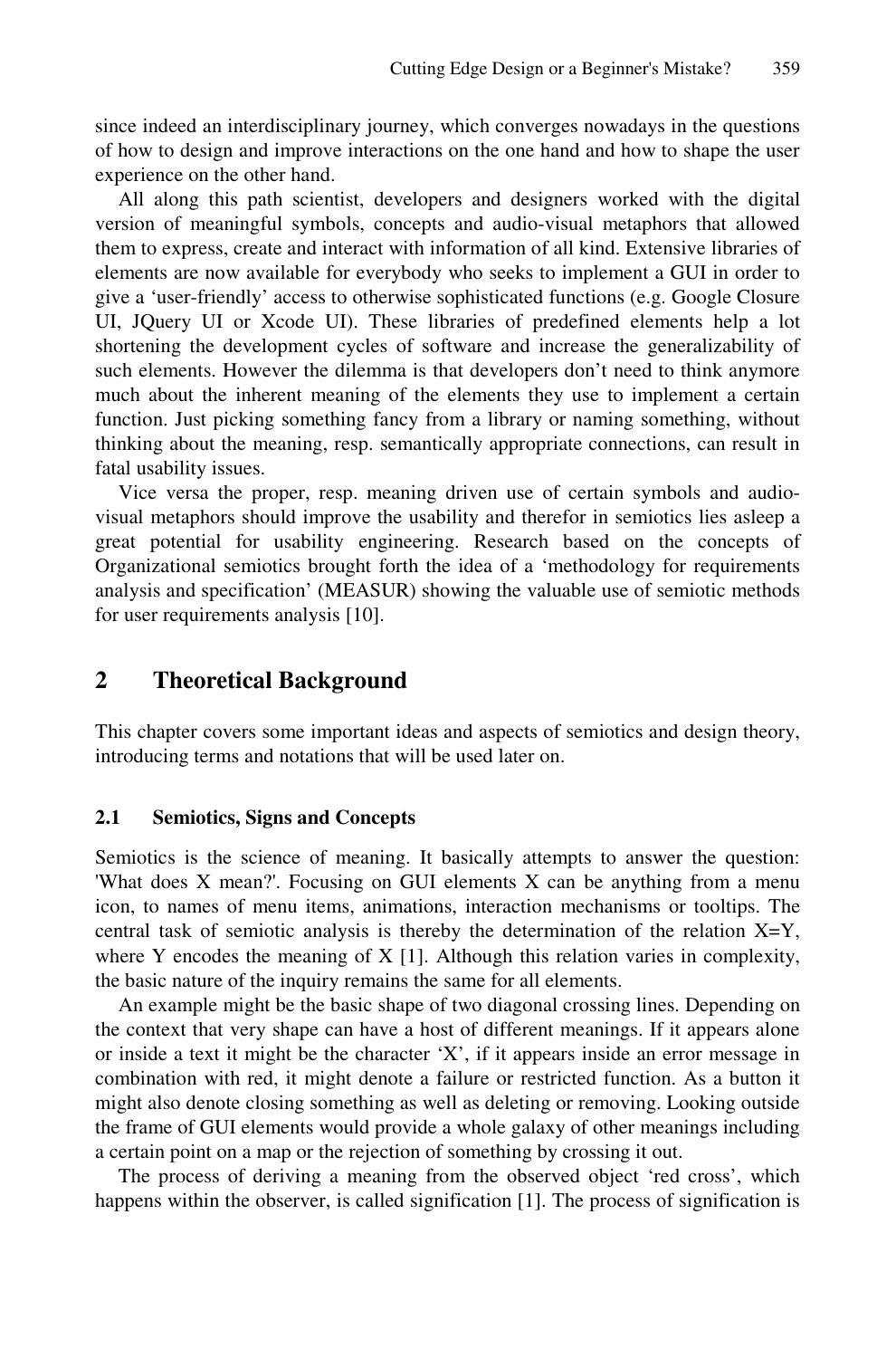thus the relation  $X = Y$  itself. A sign is everything that stands for something else than itself [9], thus our two diagonal crossed lines are a sign. They constitute as a certain shape, which Pierce calls the representamen (or symbol). The thing which a sign refers to is the object, also known as referent. In case of a GUI the object can be any system function or program, while the representamen will mostly consist of static or dynamic visual cues, e.g. all types of 'buttons' and icons.

Semiotics usually draws a distinction between two kinds of objects - abstract and concrete. Thereby concrete refers to something that exists in the world, while abstract refers to imaginary thoughts and ideas. It's important to note that signs allow referencing things and ideas, even though they might not be physically perceivable.

The connection of the representamen and the object is an active process of the user (interpretant). The scheme seen in Fig.1 is usually denoted as a semiotic triangle and originates from Charles Pierce [9].



**Fig. 1.** Semiotic triangle based on the ideas of Peirce & Nadin, [9],[5]

A Google picture search in the size of a pictogram using each of the following terms: close, delete, error will reveal that the most results are two diagonal crossed lines in combination with the color red, which is already a sign on its own. This kind of 1:n relation, where one sign can hold multiple meanings is called polysemy  $(X=Y=Y' = Y'')$  [1]. So how does the end-user know which meaning is applicable for a certain task?

#### **2.2 Semiotic Engineering Theory**

Semiotic engineering is a theory within HCI, though it proposes a different view of HCI, defining it as a process of meta-communication between the system designer and the end-user through the means of the interface [2]. In fact the object of scientific investigation is defined as the set of all computer encoded conversations between the user and the interface.

While HCI theories focus on the user, Semiotic engineering theory focuses on how systems designers communicate through the product, more precisely how they came to certain design decisions, because of their knowledge and expectations regarding the users. Therefor this theory articulates important aspects of design- and use-contexts within the same perspective as user-centered theories [6].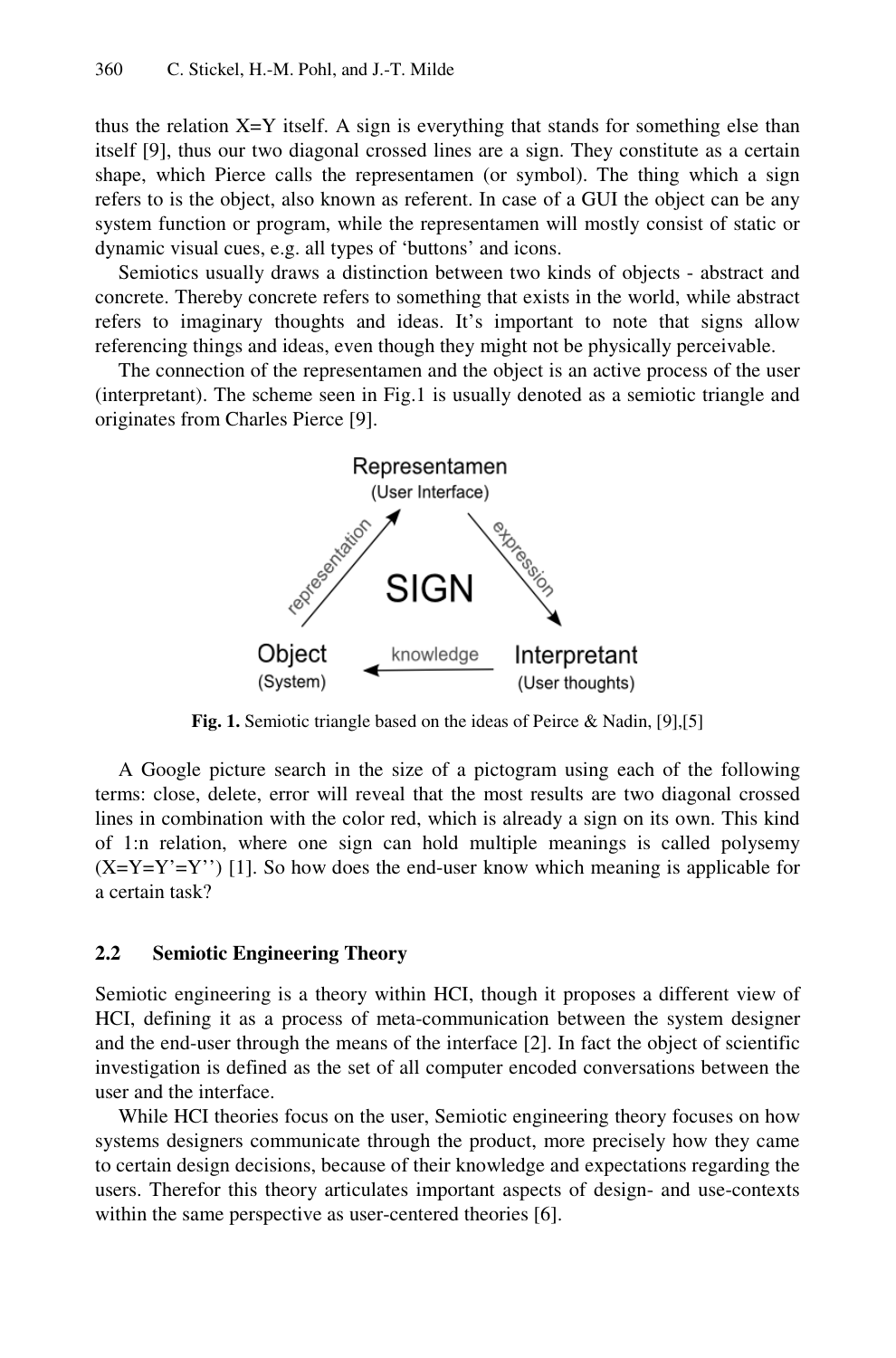**Semiotic Inspection Method.** The Semiotic Inspection Method (SIM) [3] is a qualitative inspection method from Semiotic engineering theory, which allows researchers to identify computationally encoded strategies, which designers use to communicate design intent and design principles, thus determining the communicability of a system. Communicability refers to communication that is organized and resourceful (efficient) and achieves the desired result (effective). SIM does so by supporting the analysis and reconstruction of the meta-communication between designer and end-user [4]. It therefor assumes that the system's interface tells the end-users a message, about how they can or should use the system, why, and to what effects. The content of the message is paraphrased with the following 'metacommunication template': *"Here is my understanding of who you are, what I've learned you want or need to do, in which preferred ways, and why. This is the system that I have therefore designed for you, and this is the way you can or should use it in order to fulfill a range of purposes that fall within this vision."* [4] This template is used as guide for the analysis in the first three of the five SIM core steps [3],[4].

- Inspection of metalinguistic signs
- Inspection of interface static signs
- Inspection of interface dynamic signs
- Comparison of the meta-communication messages generated in the previous steps
- Final evaluation of the inspected systems communicability

The additional use of the following questions, which are usually used by linguists for semantic analysis, is helpful, especially when it comes to the analysis of single elements like icons. Beginning with what, one asks for how and then why. The triad of questions arises from Pierce' semiotic triangle, as depicted in the following figure.



**Fig. 2.** Questions for a semiotic analysis of a single sign

Metalinguistic signs take into account every linguistic object like words, headlines or whole texts. The analysis of interface static signs takes as input instant representations of interface components like screen layout and GUI elements. Interface dynamic signs communicate through interactions. This includes system state transitions, animations and further time-based system behavior.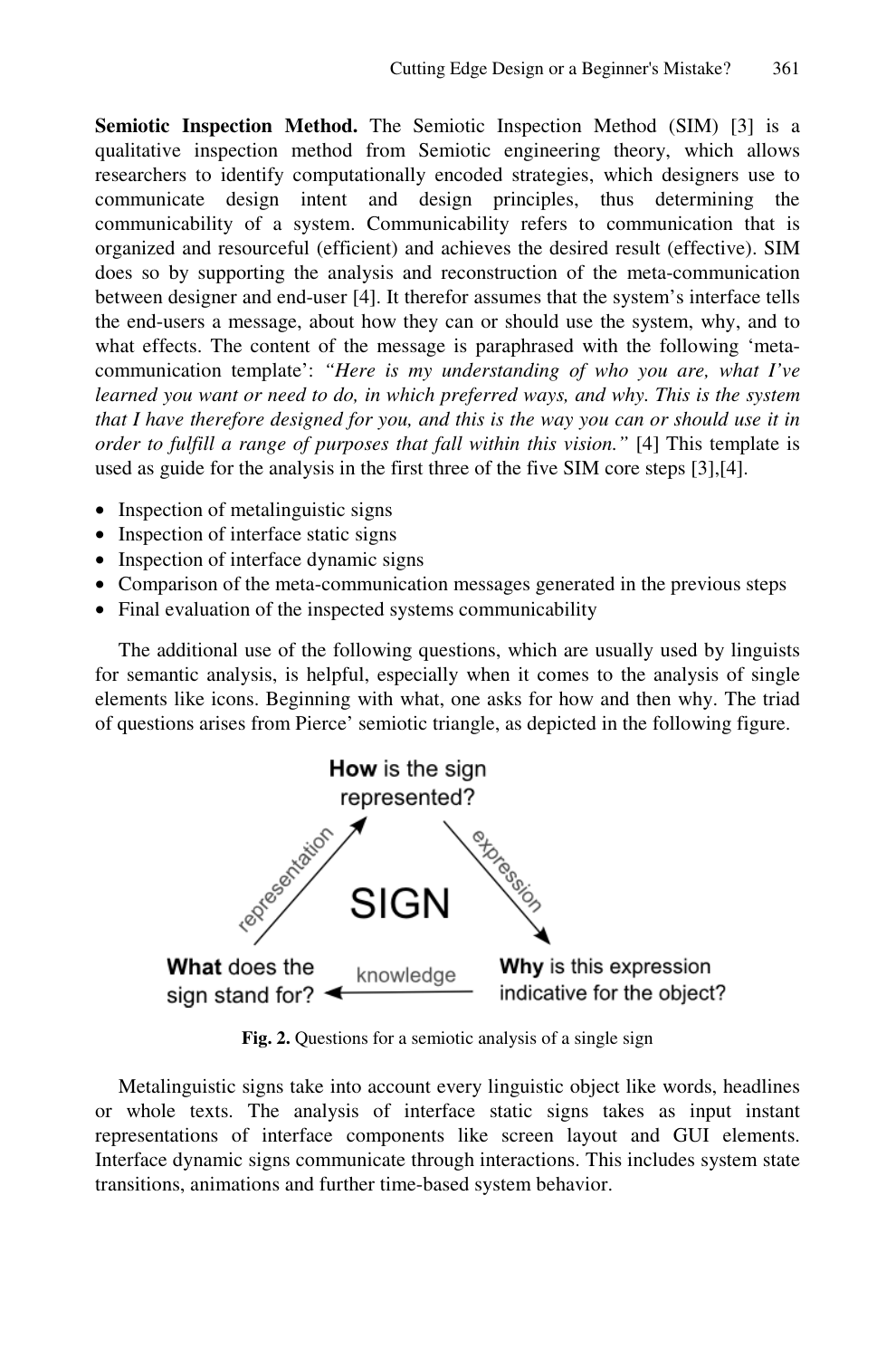The interpretation of these signs in each step allows a reconstruction of the according meta-communication message. The comparison strives to identify inconsistencies and/or consistent relationships and patterns between the elements collected in the steps before. The final step is a full evaluation of the communicability of the system by reconstructing a unified meta-communication message, as well as judging benefits and issues of the communicative strategies identified before [4].

#### **2.3 Skeuomorphism and Flat Design**

**Skeuomorphism.** and Flat Design are two approaches of visualization from design theory, which are said to be opposed to each other. Skeuomorphism uses imagery of real objects as representation for the function, e.g. an analog clock, compass or cassettes. Thereby it utilizes textures, illumination, depth, lighting, shadows and 3D elements. Basalla (1988) describes skeuomorphism as: "An element of design or structure that serves little or no purpose in the artifact fashioned from the new material but was essential to the object made from the original material" [11]. This design element can appear as a single element like an icon for an app or as an element in an interaction like the turnover of a digital page. Skeuomorphs in interface and interaction design strive to emulate real objects and real interactions giving the user contextual clues. They enable designers to use generalized understandings and assemble complex meanings in a straightforward way. This helps the user to identify a known object and possible interaction mechanisms more easy and thus supports the learnability of a system interface. iOS6 can be considered as example for a skeuomorphic interface.

**Flat Design neglects a realistic or pseudo realistic 3D representation of the intended object, because screens are two dimensional.** Instead it strives to implement a minimalistic "less is more" philosophy of clean information, reverting back to the basics of design as a functional tool. It thereby focuses on the reduction of the interface towards the important elements. The design of the elements is mostly independent of real world objects and utilizes spacious clean sans serif fonts, simplified 2D shapes with gradients or plain bright, contrasting colors, which emphasize the commitment to being easy to use due to the focus on the message and content at hand. This also includes the use of abstract iconic symbols. . Flat Design could also be considered more economical for developers, plus it uses less system resources for rendering the interface. Windows 8, Windows Phone 8, Android and iOS7 are operationalizes this design approach.

## **3 Methods and Materials**

This work analyses and compares a set of the native iOS 6 and iOS7 System icons. In order to define the set, the scores of an open online questionnaire from www.neuevsold.com were used. On this website users can rate, which native system icon they prefer, either the iOS7 or the iOS6 version. The total score table is then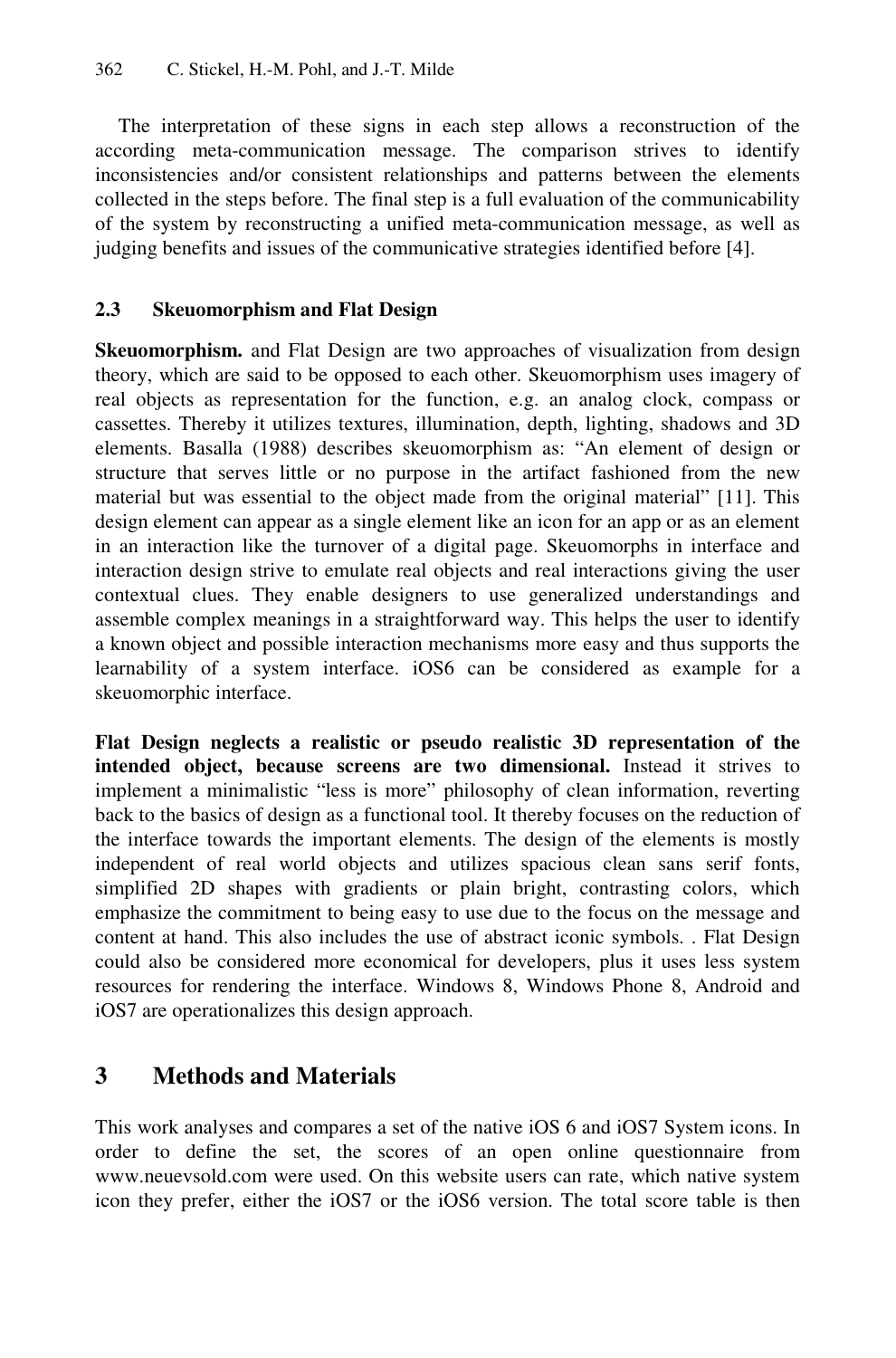displayed, showing how many users rated for each icon. In January 2014 this online rating contained the opinions of over 100000 users, thus it can be considered a solid base for observation. In order to build a comparable set for the semiotic analysis it was necessary to find out, which icons were successful translated to the new design and which were not. Therefor the quotient [iOS7 ratings] / [iOS6 ratings] was used to order the list. A ratio above 1 was considered as unsuccessful, while a ratio below 0.4 was considered successful. From the total set of 22 native system icons 4 successful and 4 unsuccessful were selected, as can be seen in the table below.

| unsuccessful icons |       |       |       | successful icons |       |       |       |
|--------------------|-------|-------|-------|------------------|-------|-------|-------|
| application        | i0S7  | iOS6  | ratio | application      | i0S7  | iOS6  | ratio |
| Settings           | 36880 | 65378 | .773  | App Store        | 67184 | 30004 | 0,447 |
| Safari             | 44472 | 60760 | .366  | Clock            | 73302 | 28105 | 0,383 |
| Camera             | 45083 | 56617 | .256  | Phone            | 75705 | 27617 | 0,365 |
| <b>Game Center</b> | 43574 | 54357 | .247  | Maps             | 76975 | 21713 | 0,282 |

| <b>Table 1.</b> Rating data and ratio of the subsets 'unsuccessful' and 'successful' icons |  |  |
|--------------------------------------------------------------------------------------------|--|--|
|--------------------------------------------------------------------------------------------|--|--|

application | iOS7 | iOS6 | ratio

These icons were used for a semiotic inspection as described in chapter 2. The approach is inductive, as it strives to work out the relevant variables, which might have influenced the user ratings, according to the data. The following chapters summarize the findings and try to give some answers on the reasons of the rating.

#### **4 Results**

#### **4.1 Settings Icon**

**What does the sign stand for?.** The object is the settings dialog, which enables the user to adjust or fine tune the system according to his needs in some way.

**How is the sign represented?.** The object is represented by gears. The old icon features three overlapping gear wheels in front of a perforated metal plate in grey colors. The new icon keeps the colors, but utilizes a kind of finer "clockwork" gear and discards the perforated metal background texture.

**Why is this expression indicative?.** The iconicity of a mechanical gear-wheel as representation for "System settings" or "Preferences" is a widely used metaphor borrowed from the analog age, when it was possible to open a machine to tune it. The color scheme gray as well as the perforated metal background texture of the old icon suggests a garage, or a place to tune something mechanical. The new icon keeps the grey palette and uses a more detailed and finer gear-wheel, which suggests 'precision', but is not 100% indicative for the 'mechanical tuning' metaphor.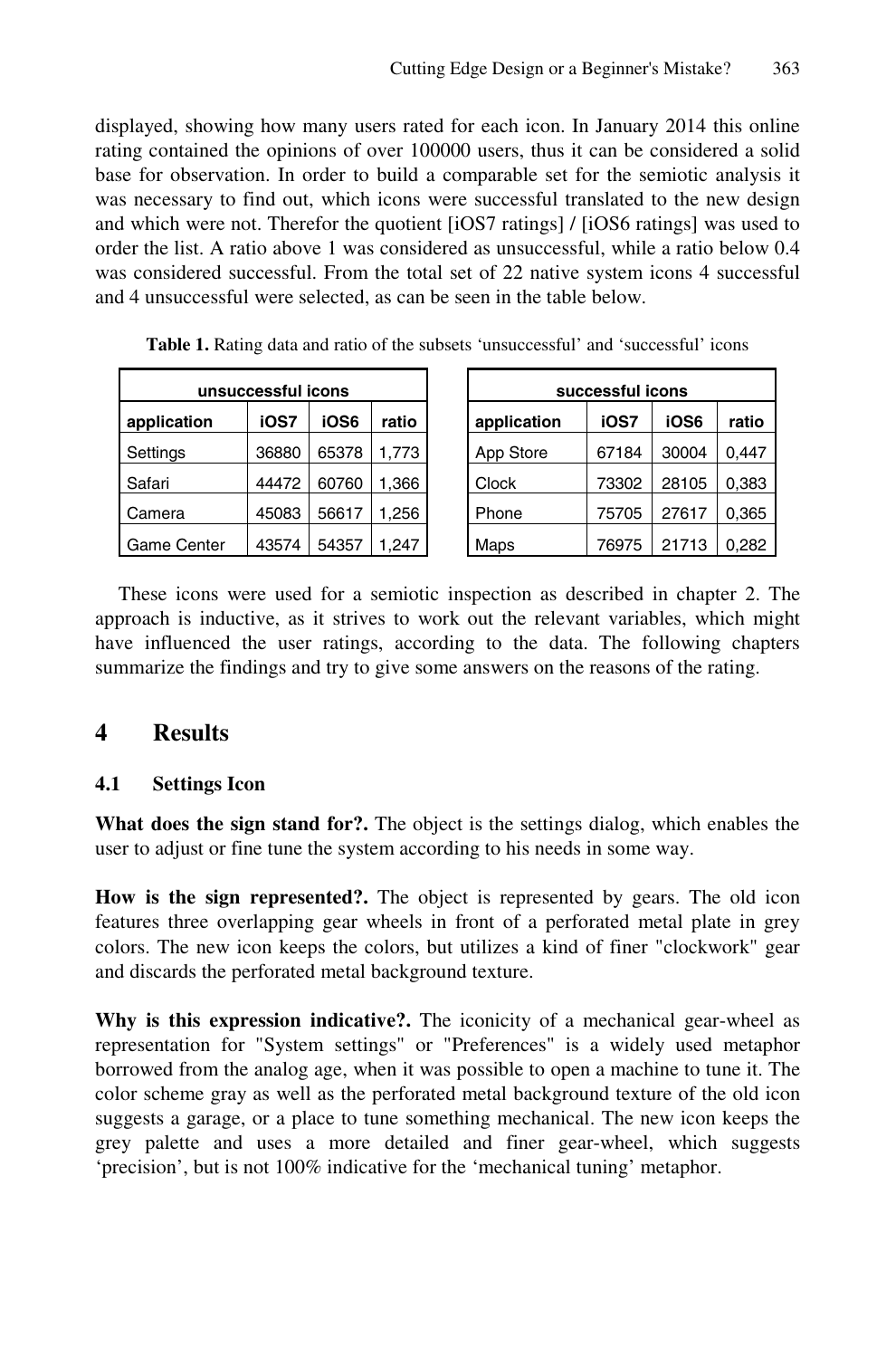#### **4.2 Safari Icon**

**What does the sign stand for?.** The denoted object is the iOS webbrowser, which enables the user to navigate through the world wide web.

**How is the sign represented?.** The sign is represented by compass with a red-white needle pointing to northeast. The old version uses a 3D needle and a windrose with N,E,S,W characters for the directions. Additionally there's a semitransparent layer with a finer scale and a worldmap as background. The new version is reduced to three elements, which are the needle and the finer outer scale inside a blue circle. The needle is 2D and the red is bright contrasted against the blue background gradient.

**Why is this expression indicative?.** This sign uses the metaphor of "navigating through the world" (wide web). The iconicity can be regarded as generalized since it is used for the safari browser on other OS as well. Even if a user never got to know Safari, the background layer of the blue world map might suggest the www connection. A comparison with the icons of other famous web browsers suggests a generalizability of the blue color.

### **4.3 Camera Icon**

**What does the sign stand for?.** The sign represents the function of taking pictures or videos with the smartphone.

**How is the sign represented?.** The old sign used the frontal view of a detailed camera lens with lens flare and reflection. The new icon uses the iconic shape of an oldschool SLR camera with a little orange dot.

**Why is this expression indicative?.** The lens is skeuomorphic, giving the user a hint that this app does something with a lens. The iconic choice of an complete camera suggests an emphasis on taking pictures but not videos.

## **4.4 Game Center Icon**

**What does the sign stand for?.** The icon represents the game center, a social media application around the idea of gaming on iOS and OSX.

**How is the sign represented?.** The old sign uses 4 clear symbols of different games with a background texture that supports the context of each game. The new sign is represented by 4 transparent balloons or soap bubbles of different size and bright color on a white background.

**Why is this expression indicative?.** The old icons expression stated clearly that this app is about gaming, it could also be interpreted as collection of games. The new icon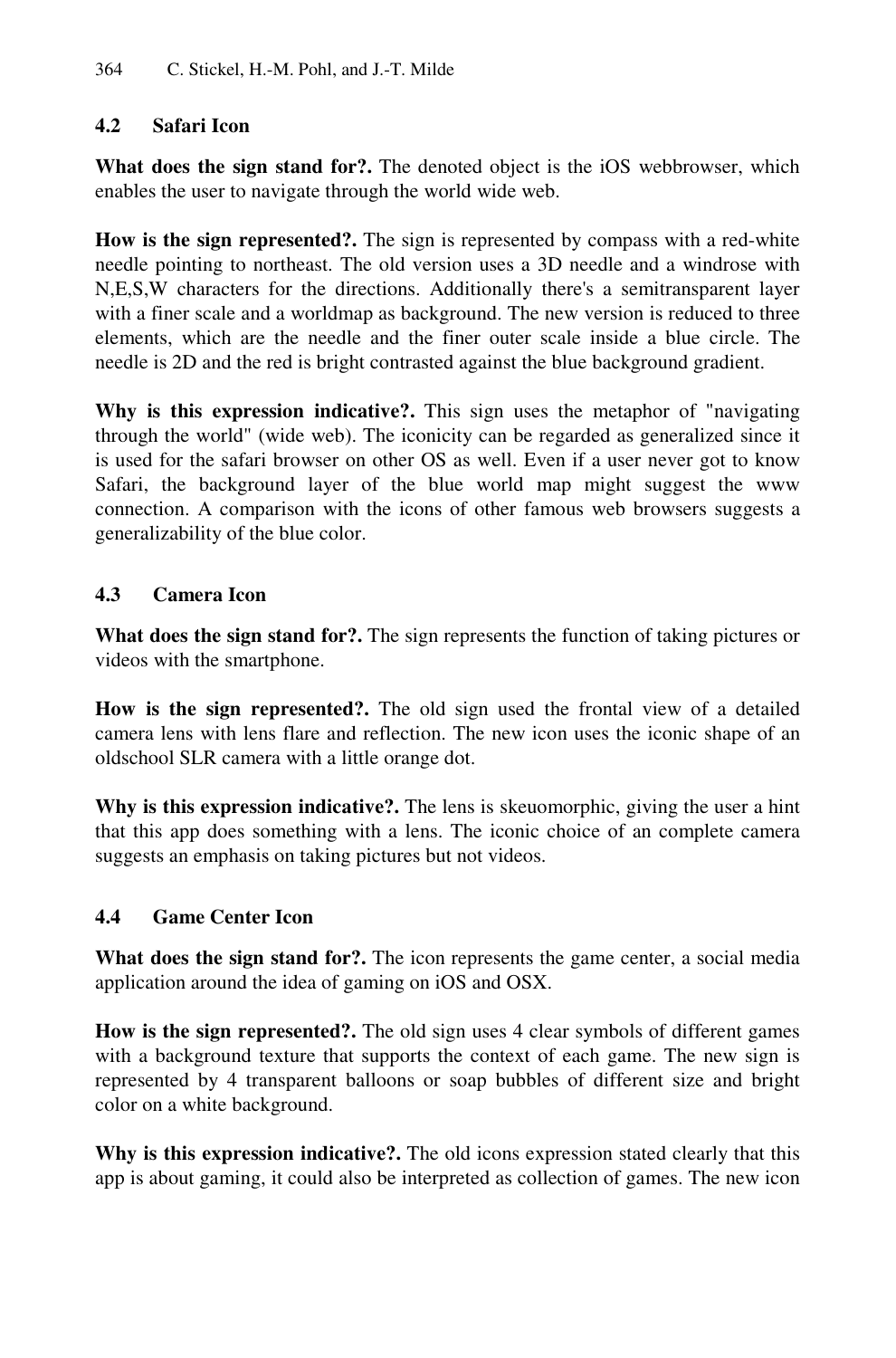is hardly indicative without knowing the interface of the app, which resembles the circles. The chosen colors might represent the idea of playfulness.

### **4.5 App Store Icon**

**What does the sign stand for?.** The sign represents the app that enables the user to buy, load and update new software through the internet.

**How is the sign represented?.** The sign is represented by a pencil, a brush and a ruler resembling the letter 'A', inside a circle on blue background. The elements in the old icon are smaller and the background is textured with a kind of ray effect. Beside bigger elements, the new icon features a brush shape that is easier to recognize as a brush.

**Why is this expression indicative?.** The different visible tools first indicate that this app is about creation. The form in which the tools are arranged can also suggest a builders emblem by resembling a divider on top of a ruler. Another possible indicative meaning would be that the tools resemble the letter A for "Appstore".

### **4.6 Clock Icon**

**What does the sign stand for?.** The icon represents an app that assembles functions to work with time.

**How is the sign represented?.** The icon is represented by an analog clock, looking like a station clock. The old icon used triangular shaped clock hands, while the new one uses straight lines. The hand that shows the seconds is red in both cases. The old icon used skeuomorphism with a glossy surface, while the new one is flat. Both icons are interactively showing the current time.

**Why is this expression indicative?.** A clock is the instrument to measure time. The animated hands of the clock, with the red clock hand moving smoothly without being obtrusive, is thus a suitable metaphor to represent the idea of "Time" and time-based functions.

## **4.7 Phone Icon**

**What does the sign stand for?.** The icon signifies the call function of the smartphone, as well as supporting functions like contacts and recent calls.

**How is the sign represented?.** The sign is represented by the symbol of a telephone receiver on a green background. The old icons background is glossy with diagonal green stripes, while the new background is a simple gradient. The telephone receiver of the new icon is bigger and more curved.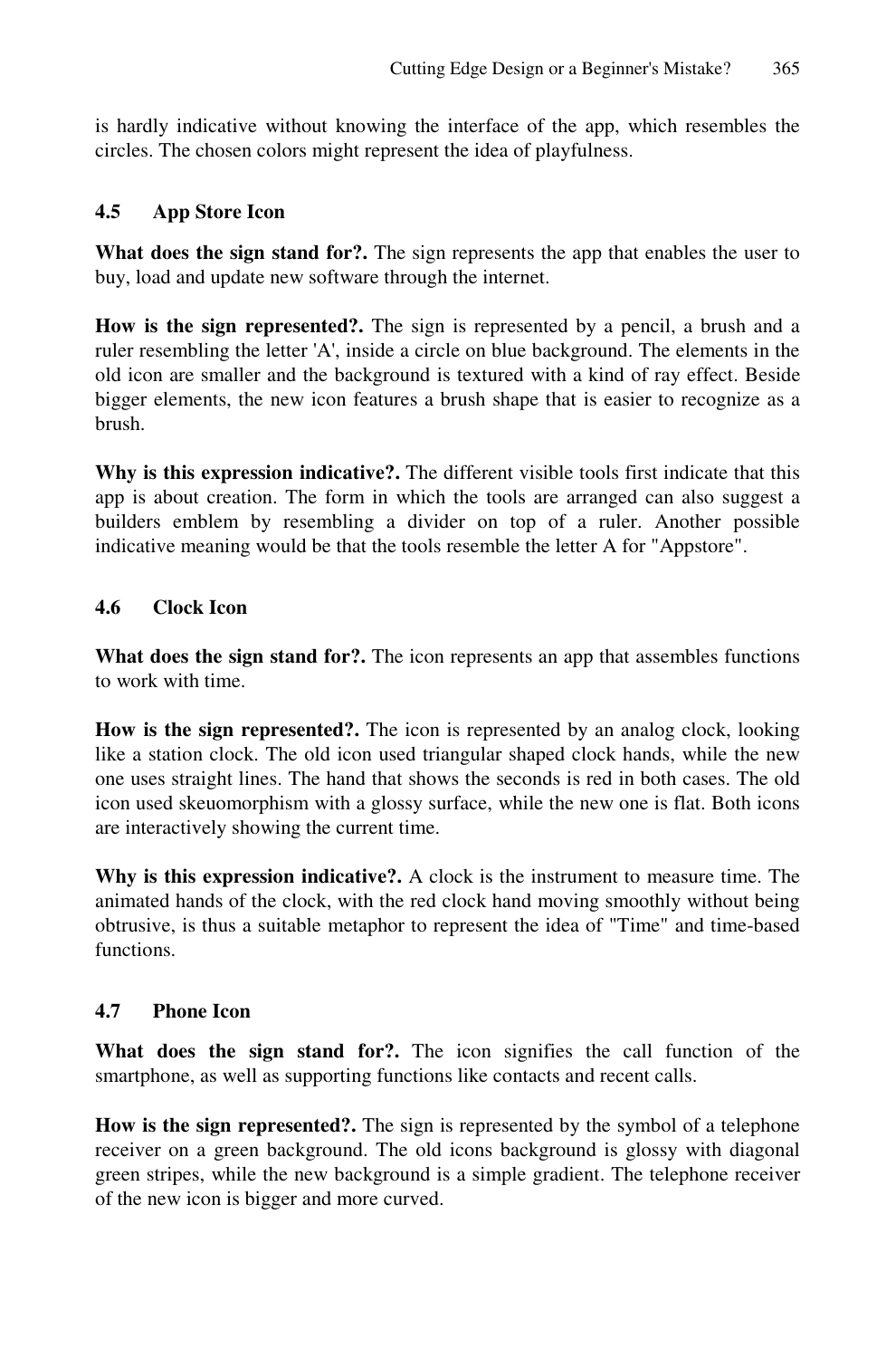**Why is this expression indicative?.** The symbol of the diagonal telephone receiver inherits the meaning of "calling". The telephone receiver itself creates the context of calling, while the diagonal position of the symbol is indicative for the device to be ready for call, because this is how a person would hold the receiver upon calling. The same symbol in a horizontal position would have different meaning.

#### **4.8 Maps Icon**

**What does the sign stand for?.** The sign represents the map and navigation functions.

**How is the sign represented?.** The sign is represented by a map view. The old icon features roads in different sizes, a highway sign and a red needle pin. The new icon shows roads in the same size, a highway sign, a position mark, areas in different colors and a navigation line.

**Why is this expression indicative?.** The expression is indicative for the meanings 'map' and 'navigation', because it uses iconic elements of an electronic street map. Even if a user isn't familiar with the American sign for highways, there is enough information to grasp the context of maps and navigation.

# **5 Discussion**

This chapter discusses the results above, raising the questions why either the new or old icon got better scores, in order to identify consistent variables of successful and unsuccessful icon design changes.

#### **5.1 Unsuccessful Icons**

**Settings icon.** The new icon features a different kind of gear-wheel, with angular cogs instead of blunt cogs. Blunt cogs are more generalizable, while angular cogs require the knowledge of precision mechanics like inside a clockwork. The generalizability of the gear-wheel is reduced and it doesn't seem to support the intended metaphor of tuning anymore. The missing background texture reduces the recognition of the visual metaphor "garage context".

**Safari icon.** The information contained in the new icon is reduced to three elements, circle, scale and needle. Since the wind rose and the directions are missing, the user needs to know the connection of a magnetic red/white needle to a compass and the intended meaning of navigation. The precision scale instead of wind rose suggests the meaning 'precision' but not 'navigation'. The red color is much brighter than in the old icon. Here the red/blue contrast creates a pattern that forces the eye to constantly accommodate. This color contrast seems indeed the worst choice. The attention of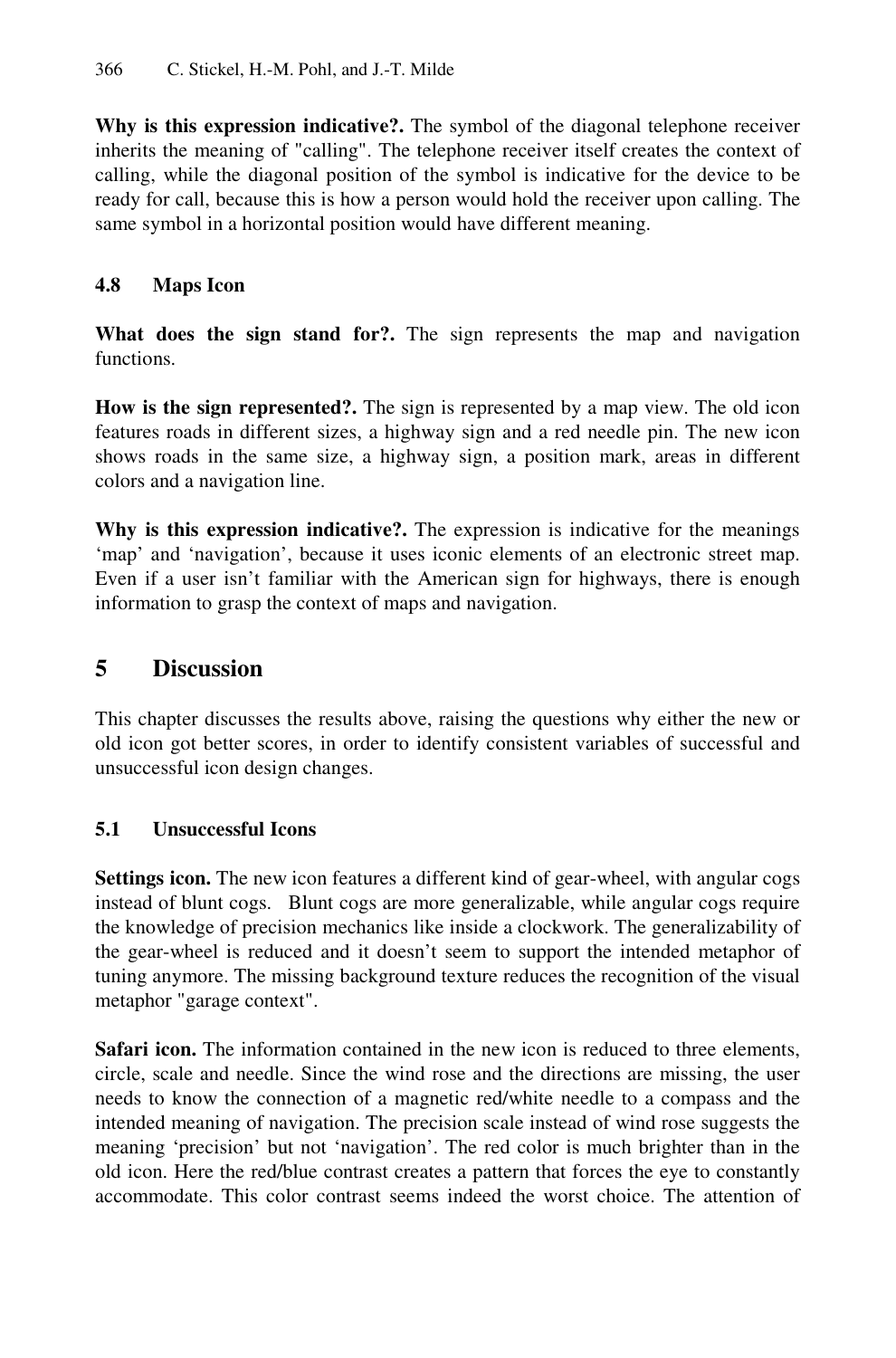humans is foremost guided by luminance contrast. In this way the old icon is balanced, while in the new icon the red and outer white luminance catches the attention. Thus it stands out together with the calendar, the photos and the game center icon.

**Camera icon.** The depiction of a single lens in the old icon is more generalizable for photo/video than the analog camera symbol in the new icon. With this symbol the new icon suggests an emphasis on photo, such that the user might ask himself if he's still able to record videos with this app. The icon of the Facetime app utilizes the iconic shape of a video camera. If both icons are arranged side by side this might be indeed confusing for novice users.

**Game Center icon.** The old icon held enough information to instantly grasp the context of gaming. The new icon lacks that information. Additionally this icon is drawn in a skeuomorphism style, which renders the whole iOS7 System icon set inconsistent. With the white surrounding background it stands out from the other icons, getting more attention. This raises the importance of the app, which might not reflect the opinion of the end-users.

### **5.2 Successful Icons**

**App Store icon.** The information contained in the icon did not change in the new version. Instead the symbols are now easier to recognize, which could explain why the new icon is favored over the old one.

**Clock icon.** Both icons contain the same amount of information. The new clock is slightly bigger and the clock hands don't reach into the numbers like in the old one. The dismissed glossy effect isn't really missing, since it didn't add relevant information to the icon. Overall this is a good example for a successful transformation from skeuomorphism to flat design, without losing information.

**Phone icon.** The symbol on the new icon is bigger and looks more elegant. Both icons contain the same amount of information. There is no additional information from the textured background in the old icon.

**Maps icon.** The new icon is less visually complex, but contains more information than the old icon. The different sized streets in the old icon didn't give additional informational depth, whereas the colored areas and the navigation line in the new icon support the intended meaning.

#### **5.3 Summary**

The results for the unsuccessful icons show, that they have issues concerning the loss of information, which help to identify the meaning of the icon. A simple count of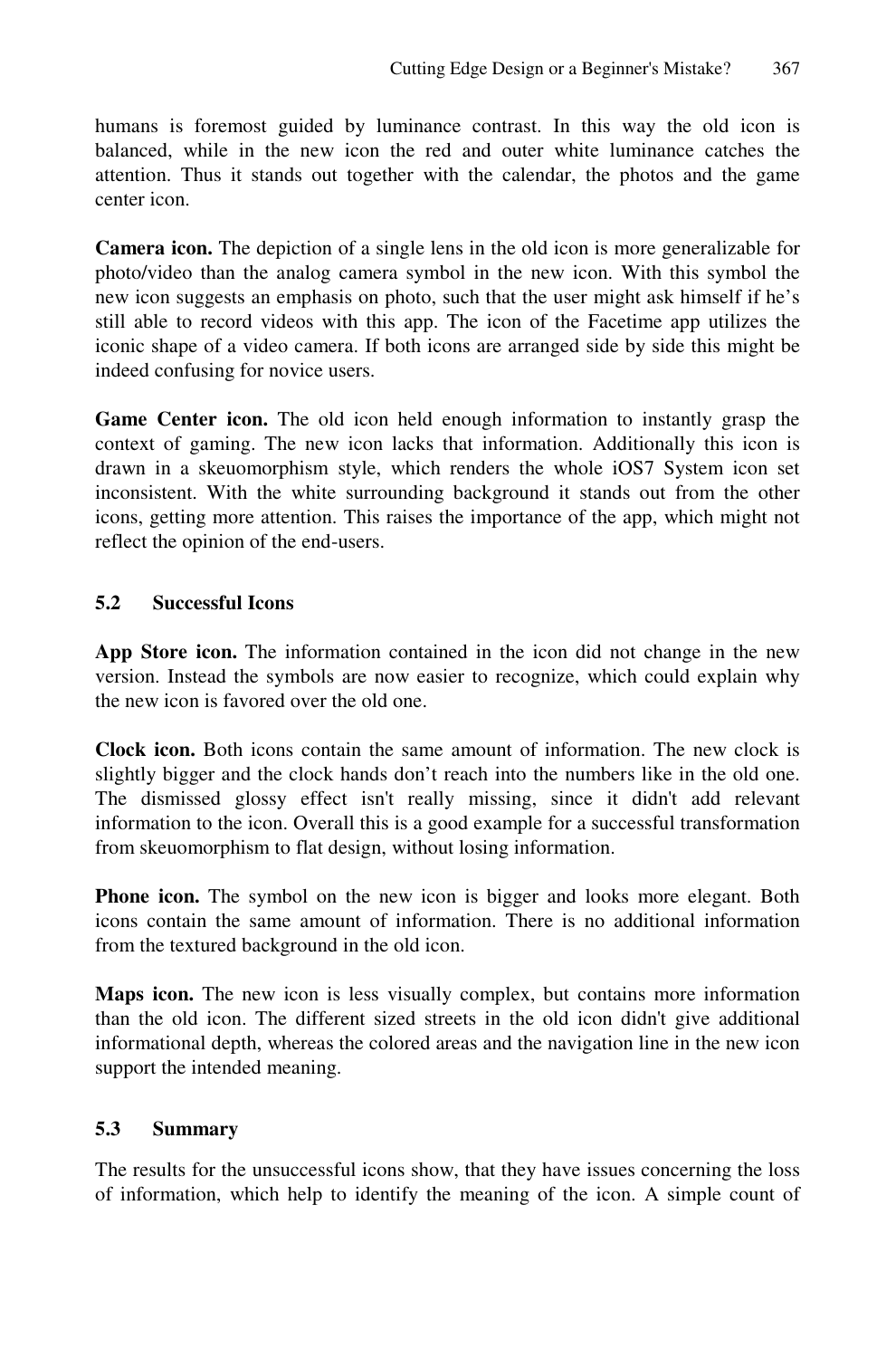meaningful elements in these icons can reveal that. With this it can be concluded that a simplification as aspired by flat design, implies the risk of losing meaningful information. Vice versa it can be said that all icons were successful, which didn't lose information through the process of simplification. This is especially the case when there is a strong meaningful symbol in the icon and the old background textures, shadows and 3D effects don't carry any additional contextual clues. The best rated icon is the maps icon, which became simpler, but at the same time was enriched with more meaningful elements. So a rule of thumb for porting icons to iOS7 flat design is that it implies more precision and focus in case of the semantics.

Another variable which has to be taken into account is the generalizability of the icons elements. This is also a question of the target group. Working with representations, which cannot be decoded by the target group will inevitably result in poor Usability. This was the case for the settings icon and the game center icon.

#### **6 Conclusion**

In this work we showed how to identify design issues with the use of the semiotic inspection method. The method was applied on iOS6 icons that were ported to iOS7, going through a major design change from skeuomorphic to flat design. We found that especially flat design affords a more careful focus on the semantics of the used elements, since communication channels like background textures, shadows and 3D effects vanish. As the user is able to change the background of the OS, icon labels can be rendered useless due to visual clutter or contrast issues. Especially for these cases icons should be meaningful enough to support the user. Both systems, iOS6 and iOS7 are for the most part consistently designed and examples of state of the art userfriendly interfaces.

There is no need to discuss, which design approach is better for the UX either flat design or skeuomorphism. Instead the discussion should focus on the semantics of an interface. Simplification is great if you don't lose information and after all flat doesn't necessarily imply non-skeumorphic elements.

#### **References**

- 1. Danesi, M.: Messages, Signs, and Meanings: A Basic Textbook in Semiotics and Communication Theory, 3rd edn. Canadian Scholars' Press, Toronto (2004)
- 2. De Souza, C.S.: The semiotic engineering of human–computer interaction. MIT Press, Cambridge (2005)
- 3. De Souza, C.S., Leitão, C.F., Prates, R.O., Silva, E.: The Semiotic Inspection Method. Anais do VII Simpósio Brasileiro sobre Fatores Humanos em Sistemas Computacionais. In: IHC 2006, Natal (2006)
- 4. De Souza, C.S., Leitão, C.F.: Semiotic Engineering Methods for Scientific Research in HCI. Morgan & Claypool, San Francisco (2009)
- 5. Nadin, M.: User interface a semiotic paradigm, Battelle Memorial Institute, Human Factors Society, Southern Ohio Chapter, Columbus (April 1986)
- 6. Norman, D.A.: The design of future things. Basic Books, New York (2007)